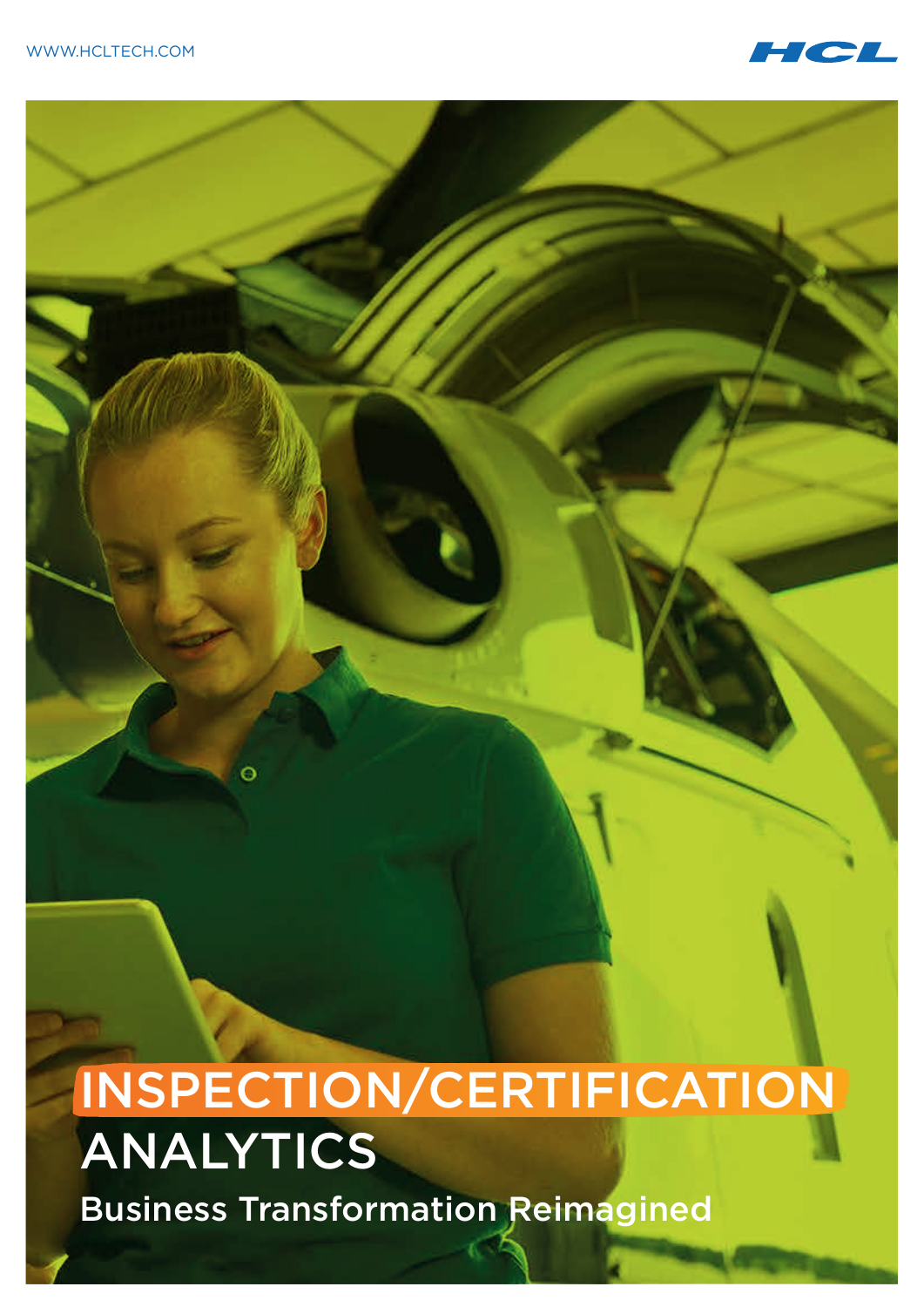As industries are getting rapidly digitalized and disrupted, business transformation is gathering pace across spectrum. Analytics is expected to play a big role in business transformation, especially through inspection and certification. Some of the disruptive innovations are multi-channel information sharing, 3D modeling, color-coded warnings, Interactive Electronic Technical Publications (IETPs), and new-age training modules.

Unavailability of right data, lack of document architecture, lack of visibility into approvals, and version control are critical challenges that have been haunting businesses for quite a while now. Certification analytics intend to address these challenges and create a seamless ecosystem. Solutions range from content modules, certification indexing, and cloud-based storage to invalid document notification, interactive schematics, embedded training, and automated publishing and delivery.

HCL's solutions suite is carefully tailored to benefit clients across domains. Benefits of HCL's inspection and certification analytics-driven services include reduced time for searching documents, easy revision and updating, improved efficiency, and user-friendly navigation among others.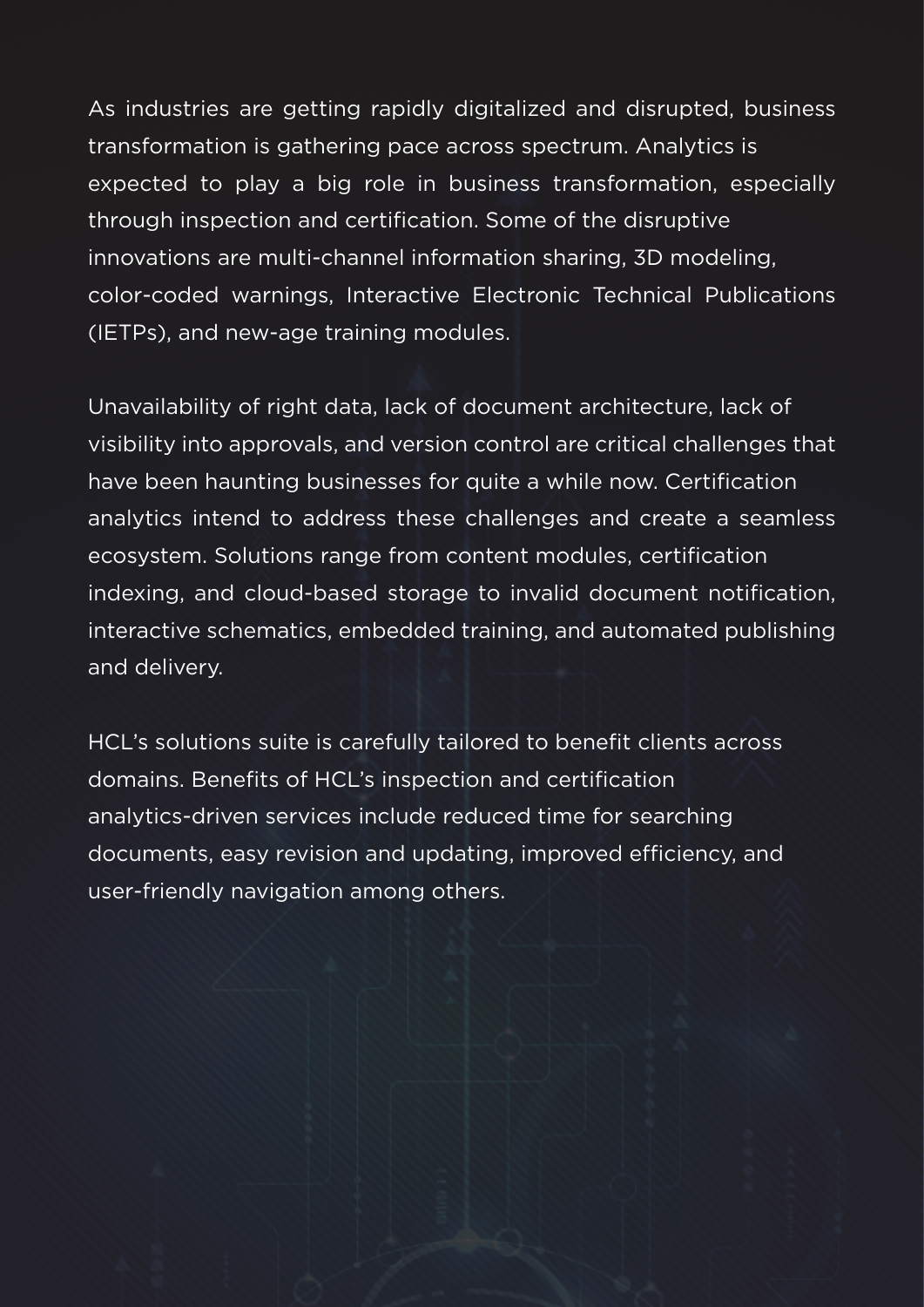# **CHALLENGES**



### UNAVAILABILITY OF THE RIGHT DATA

Unavailability of the right data at the maintenance facility library or database, when data exists in resources such as separate Supplementary Type Certificate (STC) or service bulletin



### LACK OF DOCUMENT **ARCHITECTURE**

Lack of compliance to document architectures (S1000D, FAA Form 8130 etc.) makes it difficult to track. search and maintain data



### APPROVALS

It is extremely difficult to keep a track of all approvals (design, production, airworthiness standards etc.) required for different certifications



### VERSION CONTROL

The risk of using outdated/ wrong documents is more common at facilities which rely on manual/paper based technical documents



### DOCUMENT RETENTION PERIOD

All type of documents should be retained for a minimum of 5 years for products and articles and a minimum of 10 years for critical parts. It is difficult to manage such data for paper based documents



#### DIFFERENT AIRCRAFT CONFIGURATIONS

Manual/Paper based technical publications increase the risk that the maintenance will be conducted for an incorrect aircraft configuration



### LIMITED SEARCH CAPABILITIES

Usage of electronic page turners and portable document formats (PDFs) is inefficient due to limited search capabilities and lack of drill down approach. They lack next-generation technologies (3D visualizations etc.) to present and access technical information



### DATA VOLUME

Aircraft manufacturers manage more than 3 million pages of certification data. 10% of this content is revised annually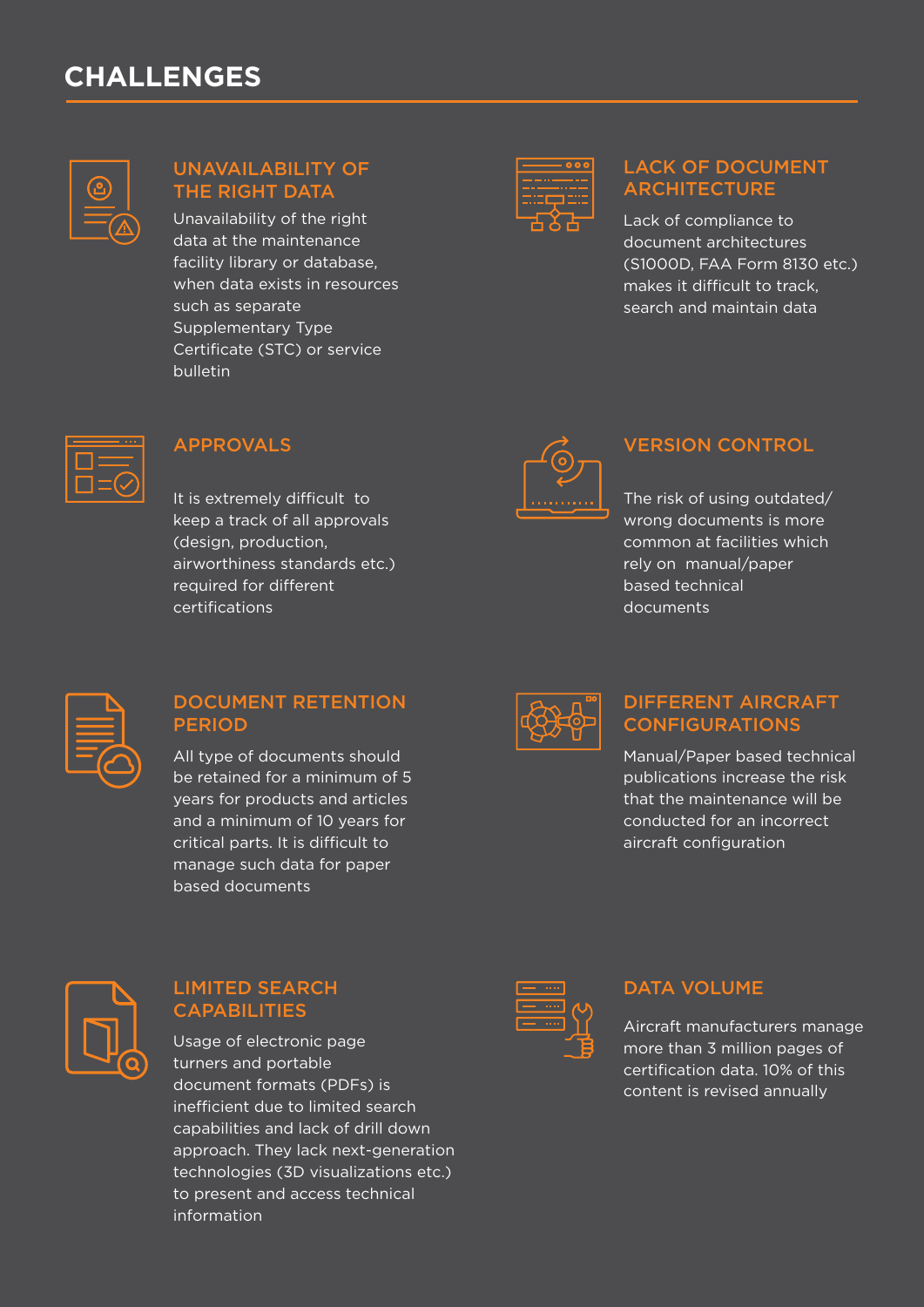# **TRENDS**

 $\Box$ 

### **MULTI CHANNEL**

Technicians/Inspection Officers now require access to critical information on their laptops, tablets and smartphones.

#### **NEW TECHNOLOGIES**

Advanced technologies like 3D modelling, color coded warnings and cautions, voice recognition are leveraged in technical publications.

#### **INTERACTIVE ELECTRONIC TECHNICAL PUBLICATIONS (IETPS)**

Class IV and V IETPS, with guided and non-linear navigation, rich multimedia graphics are gaining foothold in the Aerospace and Defense field.

### **TRAINING**

Computer Assisted document tutorial systems, embedded video training and real time feedback mechanisms are gaining traction to improve usability and evaluation.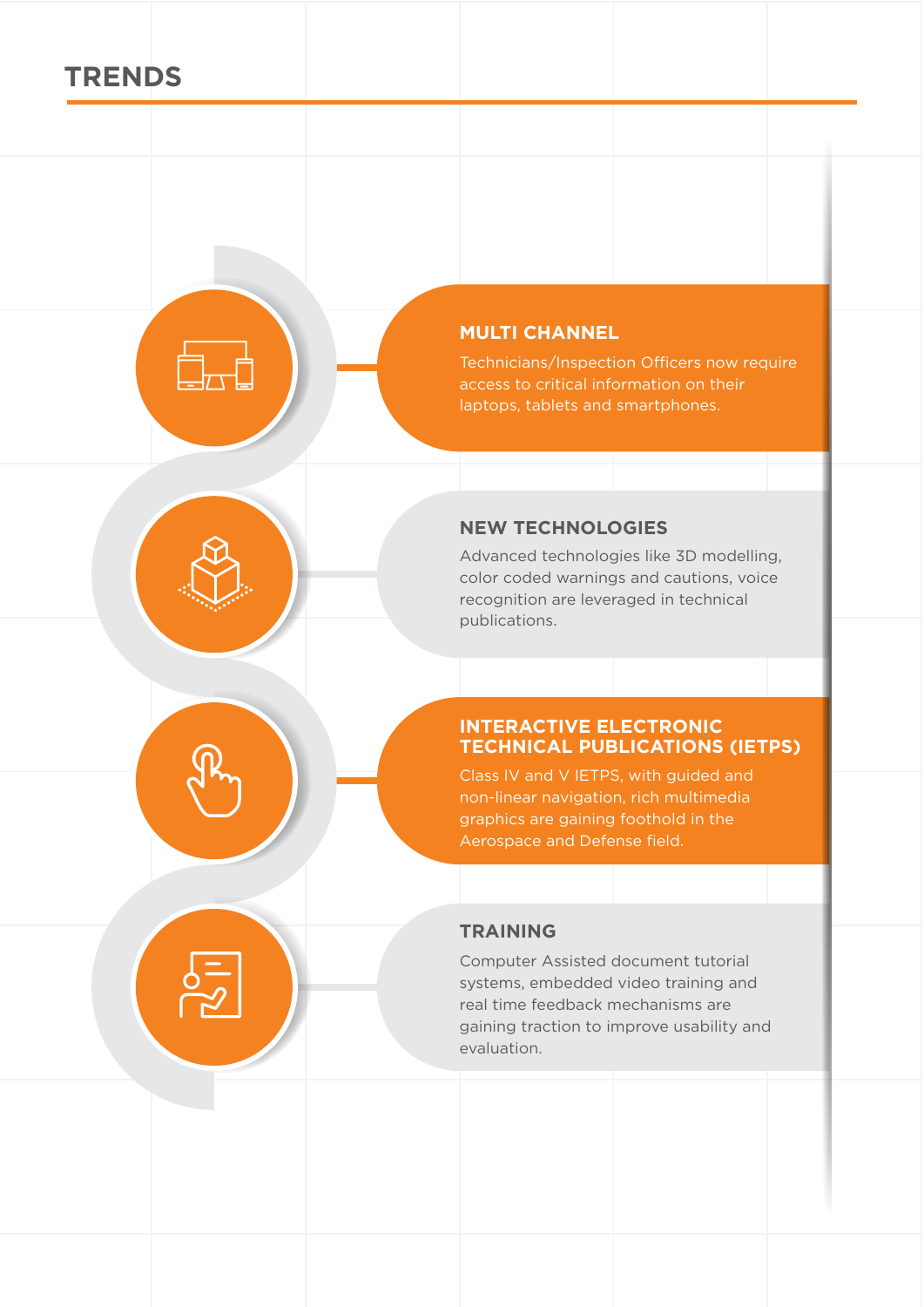# **DOCUMENT MANAGEMENT**



CONTENT DIGITALIZATION



**CERTIFICATION** INDEXING





MODULES



CLOUD BASED **STORAGE** 



ENCRYPTIONS AND DATA SECURITy



MULTIPLE SPECIFICATIONS SUPPORT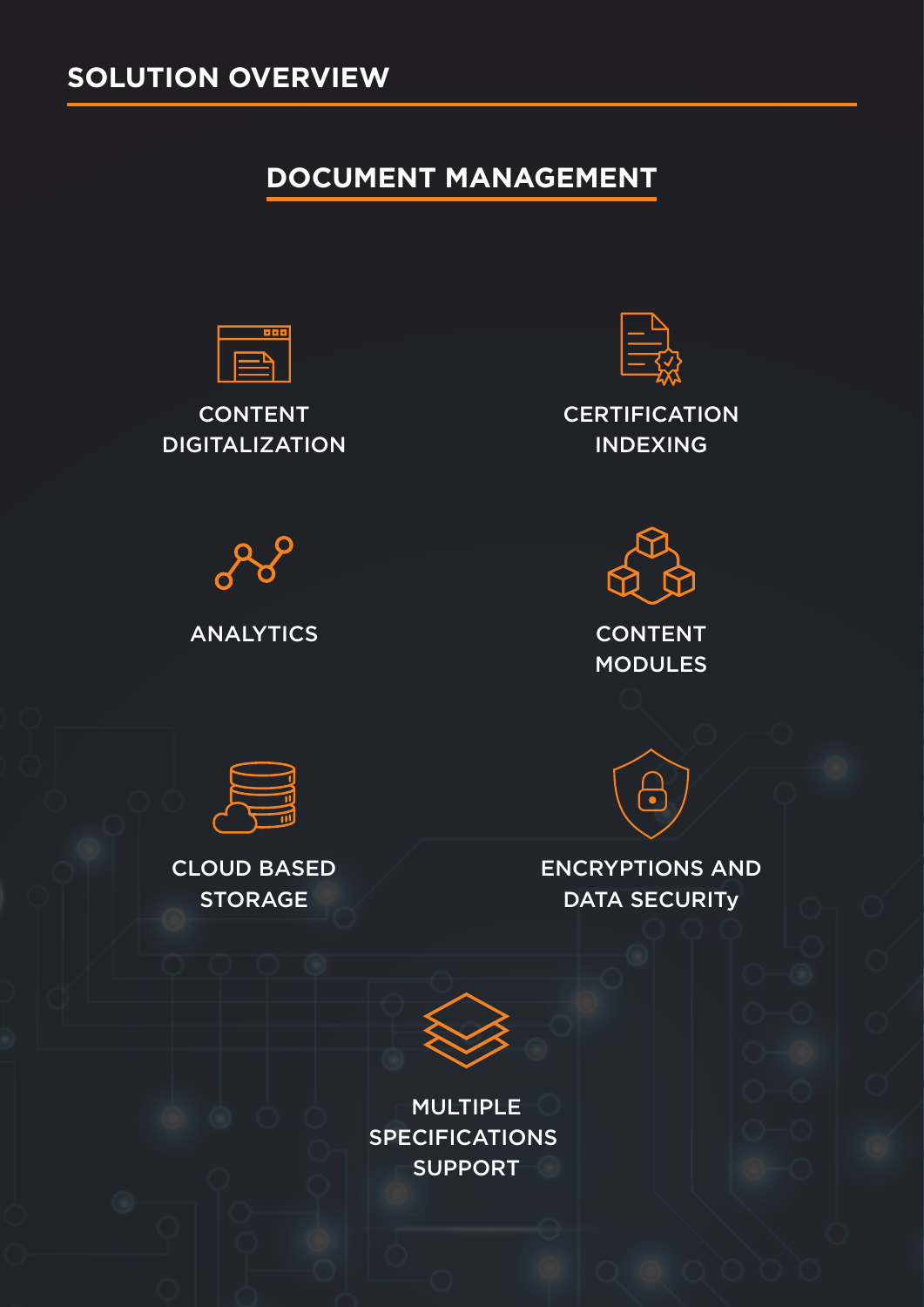# **INTERACTIVE ELECTRONIC TECHNICAL PUBLICATIONS (IETPS)**

INVALID DOCUMENT





LOAD ON DEMAND





**RESPONSIVE DESIGN** 



AUTOMATED PUBISHING & DELIVERY PARTS ORDER **CREATION** 

0 I



EMBEDDED TRAINING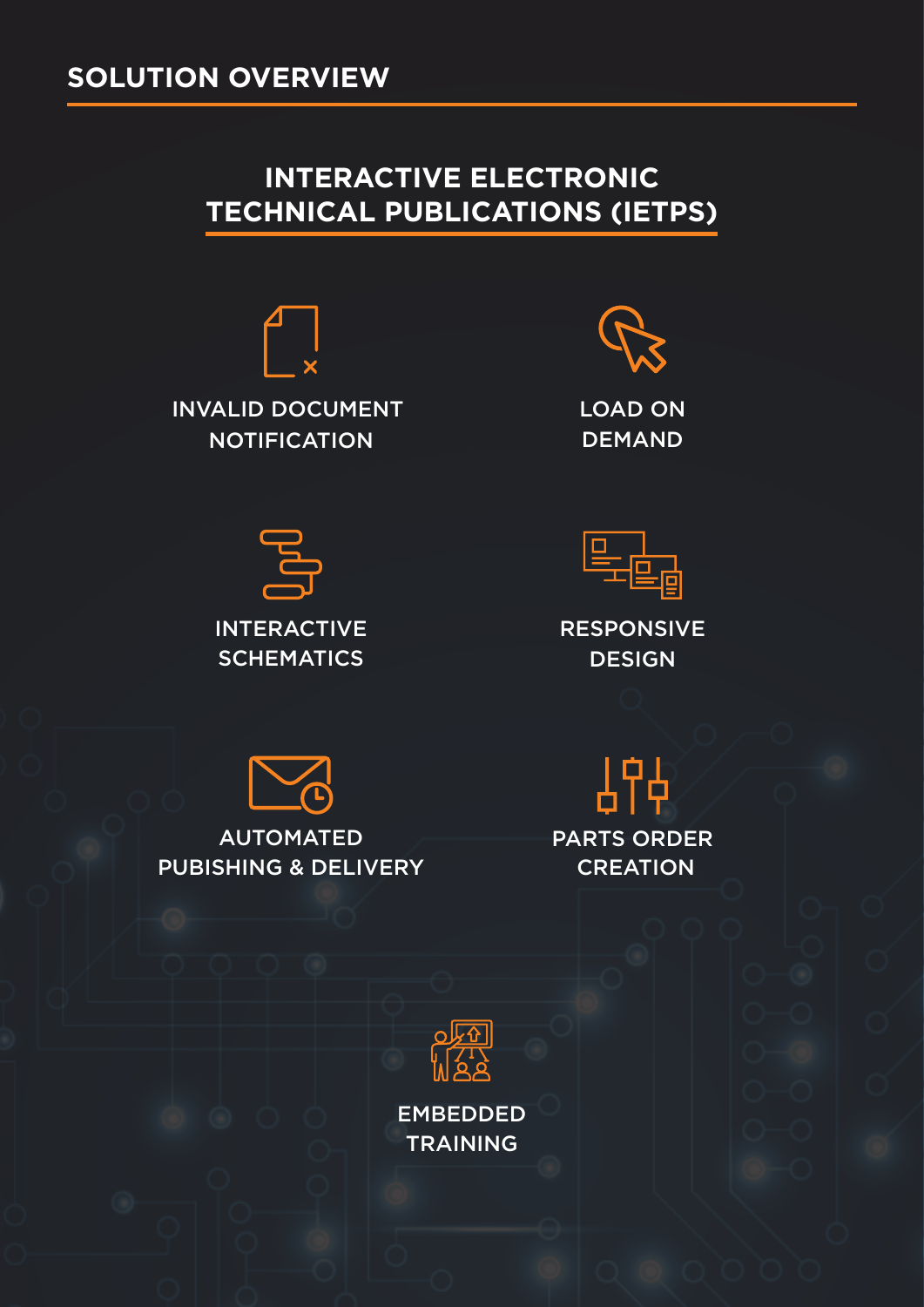# **SOLUTION**





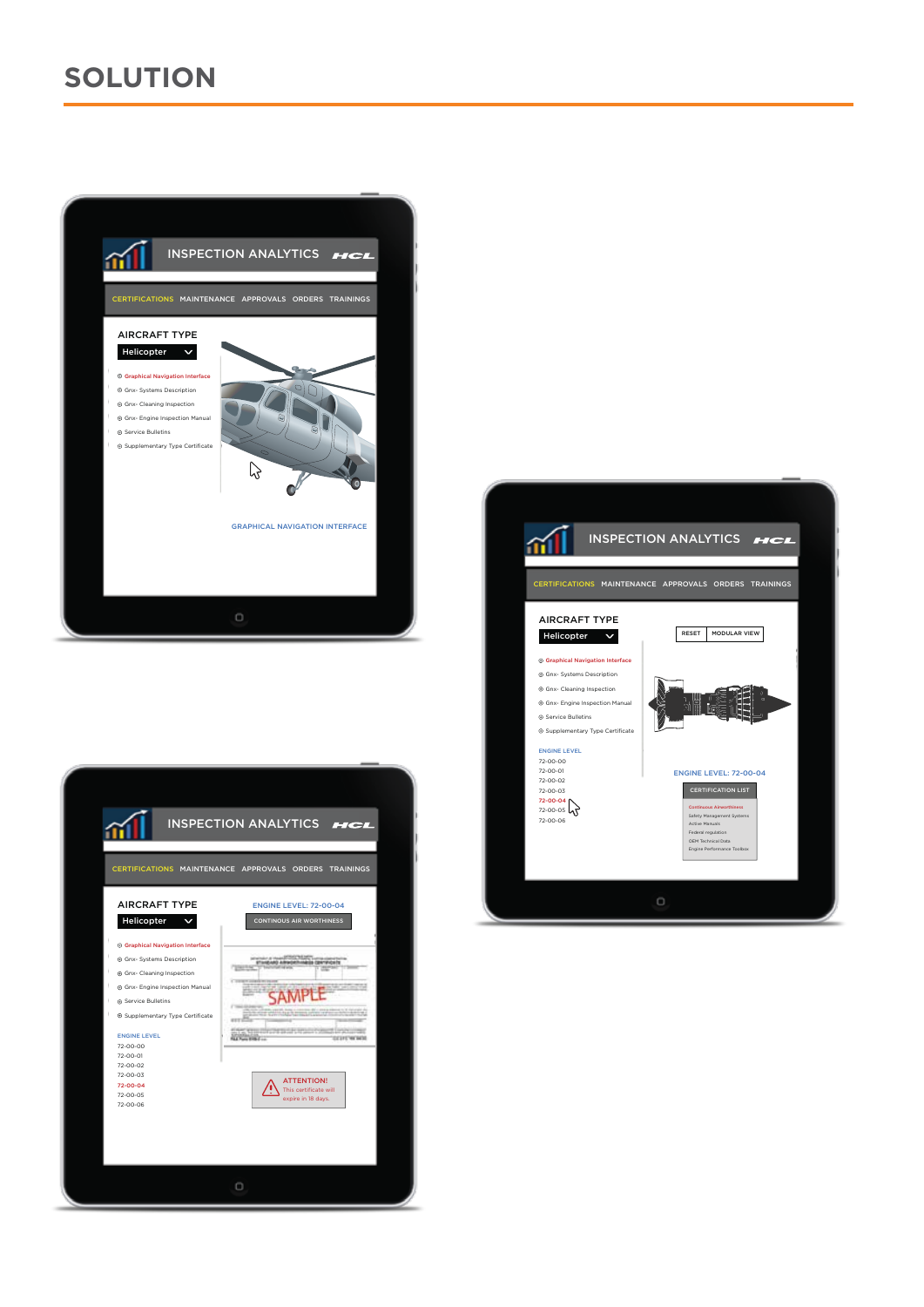